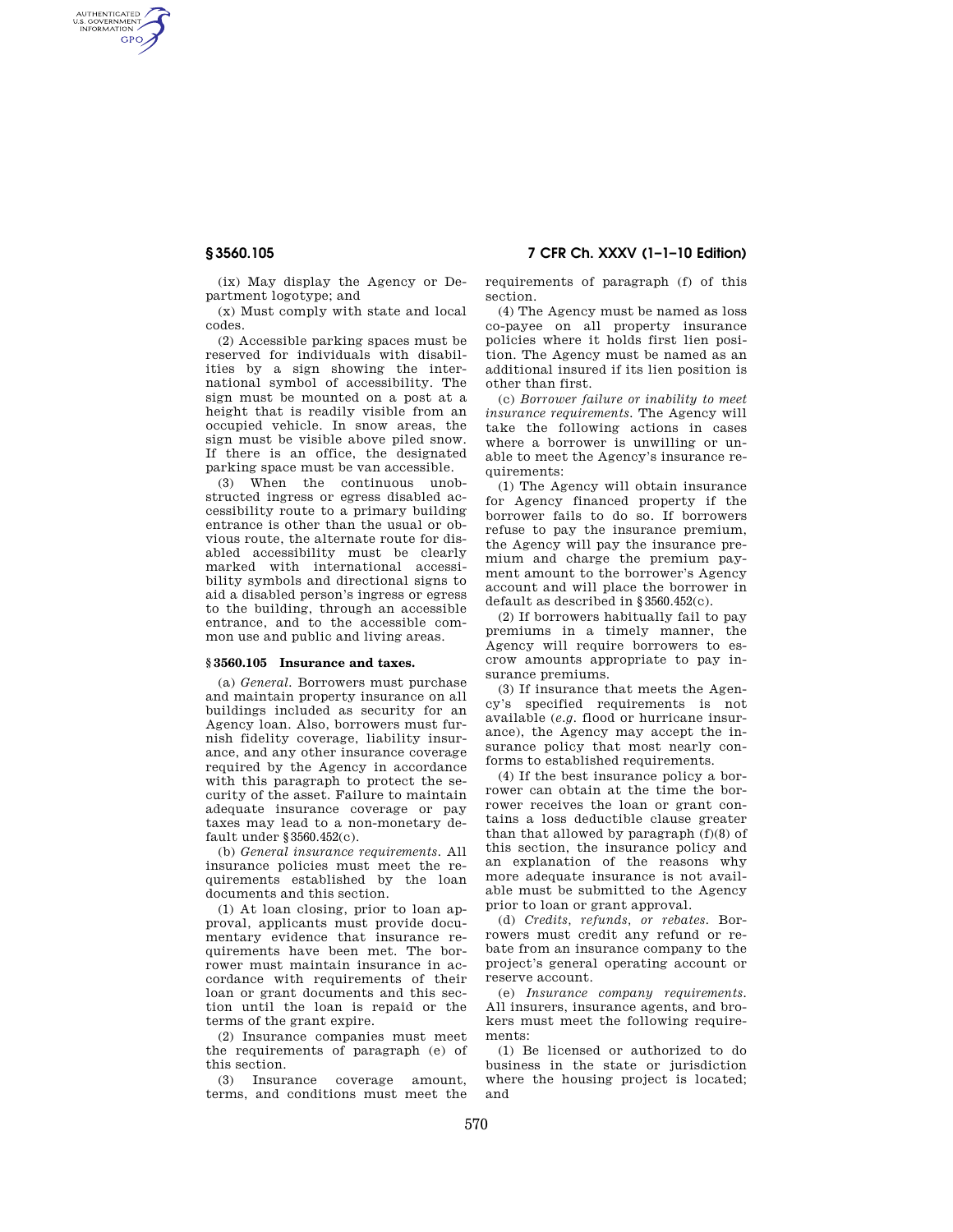## **Rural Housing Service, USDA § 3560.105**

(2) Be deemed reputable and financially sound as determined by the Agency.

(f) *Property insurance.* The following conditions apply to property insurance purchased for Agency-financed housing projects.

(1) At a minimum, borrowers must obtain the following types of property insurance:

(i) *Hazard insurance.* A policy which generally covers loss or damage by fire, smoke, lightning, hail, explosion, riot, civil commotion, aircraft, and vehicles. These policies may also be known as<br>"Fire and Extended Coverage." and Extended Coverage, ''Homeowners,'' ''All Physical Loss,'' or ''Broad Form'' policies.

(ii) *Flood insurance.* This coverage is required for properties located in Special Flood Hazard Areas (SFHA) as defined in 44 CFR part 65, as determined by the Federal Emergency Management Agency (FEMA).

(iii) *Builder's risk insurance.* A policy that insures dwellings under construction or rehabilitation.

(iv) *Elevators, boiler, and machinery coverage.* This coverage is required for properties that operate elevators, steam boilers, turbines, engines, or other pressure vessels.

(2) Other types of insurance that the Agency may require:

(i) Windstorm Coverage.

(ii) Earthquake Coverage.

(iii) Sinkhole Insurance or Mine Subsidence Insurance.

(3) For property insurance, the minimum coverage amount must equal the ''Total Estimated Reproduction Cost of New Improvements,'' as reflected in the housing project's most recent appraisal. At a minimum, property insurance coverage must be adequate to cover the lesser of the depreciated replacement value of essential buildings or the unpaid balance of all secured debt, unless such coverage is financially unfeasible for the housing project.

(i) If the cost of the minimum level of property insurance coverage exceeds what the housing project can reasonably afford, the borrower, with Agency concurrence, must obtain the maximum amount of property insurance coverage that the housing project can afford.

(ii) If the coverage amount is less than the depreciated replacement value of all essential buildings, borrowers must obtain coverage on one or more of the most essential buildings, as determined by the Agency.

(iii) When required, the coverage amount for flood insurance must equal the outstanding loan balance or the maximum coverage allowed by FEMA's ''National Flood Insurance Program.''

(4) Except for flood insurance, property insurance is not required if the housing project:

(i) Has a depreciated replacement value of \$2,500 or less; or

(ii) Is in a condition which the Agency determines makes insurance coverage not economical.

(5) Policies for several buildings or properties located on noncontiguous sites are acceptable if the insurer provides proof that each secured building or property related to the housing project is as fully protected as if a separate policy were issued.

(6) Borrowers must notify the Agency and their insurance company agents of any loss or damage to insured property and collect the amount of the loss.

(7) When the Agency is in the first lien position and an insurance settlement represents a satisfactory adjustment of a loss, the insurance settlement will be deposited in the housing project's general operating account unless the settlement exceeds \$5,000. If the settlement exceeds \$5,000, the funds will be placed in the reserve account for the housing project.

(i) Insurance settlement funds which remain after all repairs, replacements, and other authorized disbursements have been made retain their status as housing project funds.

(ii) If the indebtedness secured by the insured property has been paid in full or the insurance settlement is in payment for loss of property on which the Agency has no claim; a loss draft which includes the Agency as co-payee may be endorsed by the Agency without recourse and delivered to the borrower.

(8) When the Agency is not in the first lien position and the insurance settlement represents satisfactory adjustment of the loss, the Agency will release the settlement funds to the primary mortgagee upon agreement of all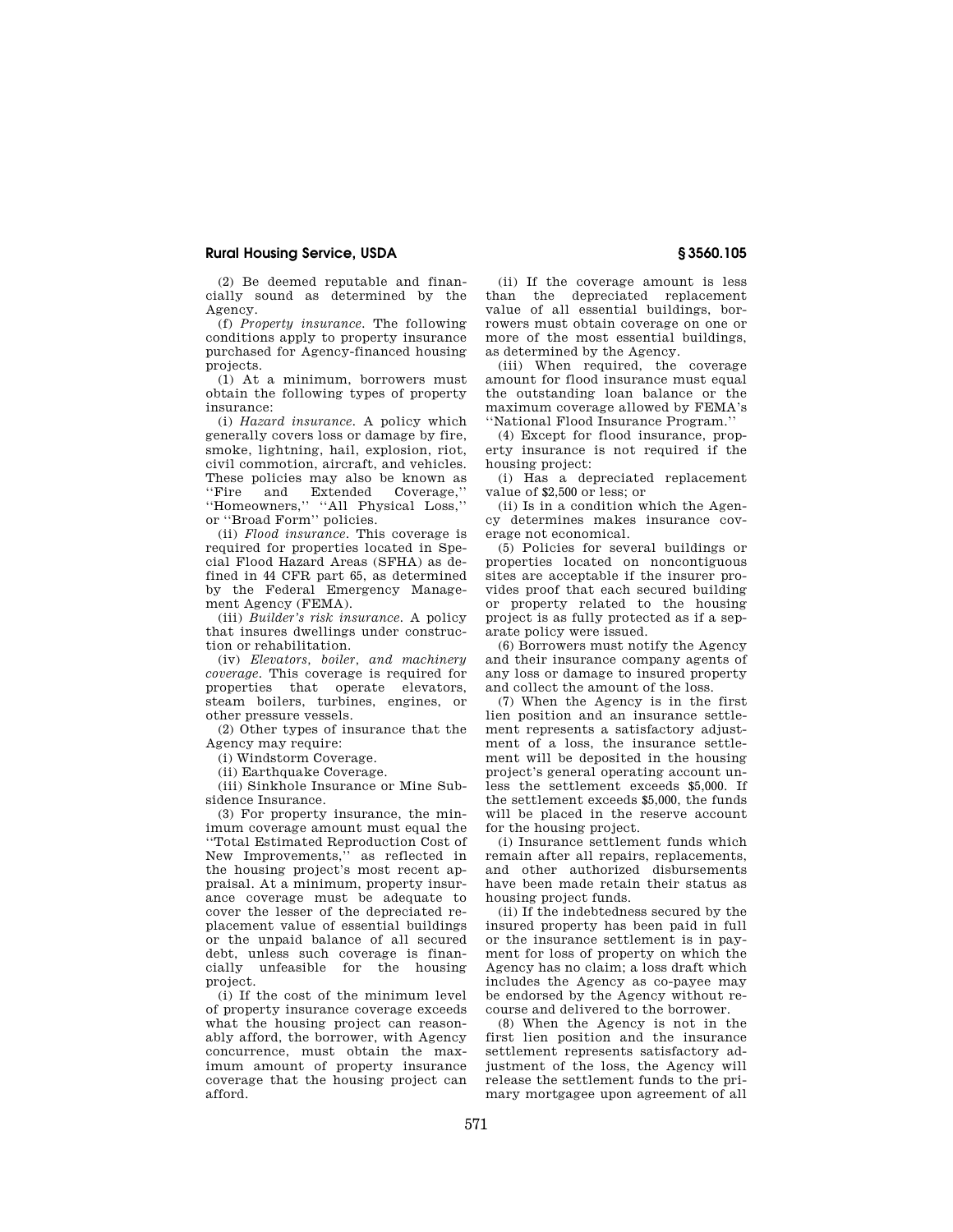parties to the provisions contained in agreements between the Agency and the primary lienholder.

(9) Allowable deductible amounts are as follows:

(i) *Hazard/Property Insurance.* (A) \$1,000 on any housing project with an insurable value under \$200,000; or

(B) One-half of one percent (0.0050) of the insurable value, up to \$10,000 on housing projects with insurance values over \$200,000.

(ii) *Flood Insurance.* The Agency allows a maximum deductible of \$5,000 per building.

(iii) *Windstorm Coverage.* When windstorm coverage is excluded from the ''All Risk'' policy, the deductible must not exceed five percent of the total insured value.

(iv) *Earthquake Coverage.* In the event that the borrower obtains earthquake coverage, the Agency is to be named as a loss payee. The deductible should be no more than 10 percent of the coverage amount.

(v) *Sinkhole Insurance or Mine Subsidence Insurance.* The deductible for sinkhole insurance or mine subsidence insurance should be similar to what would be required for earthquake insurance.

(10) Deductible amounts (excluding flood, windstorm, earthquake and sinkhole insurance or mine subsidence insurance) must be accounted for in the replacement reserve account. Borrowers who wish to increase the deductible amount must deposit an additional amount to the reserve account equal to the difference between the Agency's maximum deductible and the requested new deductible. The Borrower will be required to maintain this additional amount so long as the higher deductible is in force.

(g) *Liability insurance.* The borrower must carry comprehensive general li-<br>ability insurance with coverage insurance amounts that meet or exceed Agency requirements. This coverage must insure all common areas, commercial space, and public ways in the security premises. Coverage may also include borrower exposure to certain risks such as errors and omissions, environmental damages, or protection against discrimination claims. The insurer's limit of liability per occurrence for personal

**§ 3560.105 7 CFR Ch. XXXV (1–1–10 Edition)** 

injury, bodily injury, or property damage under the terms of coverage must be at least \$1 million.

(h) *Fidelity coverage.* Borrowers must provide fidelity coverage on any personnel entrusted with the receipt, custody, and disbursement of any housing monies, securities, or readily salable property other than money or securities. Borrowers must have fidelity coverage in force as soon as there are assets within the organization and it must be obtained before any loan funds or interim financing funds are made available to the borrower. In addition, the following conditions apply to fidelity insurance:

(1) Fidelity insurance coverage must be documented on a bond form acceptable to the Agency.

(2) Fidelity coverage policies must declare in the insuring agreements that the insurance company will provide protection to the insured against the loss of money, securities, and property other than money and securities, through any criminal or dishonest act or acts committed by any employee, whether acting alone or in collusion with others, not to exceed the amount of indemnity stated in the declaration of coverage.

(i) The fidelity insurance policy, at a minimum, must include an insuring agreement that covers employee dishonesty.

(ii) Fidelity coverage amounts and deductible:

| Fidelity coverage | Deductible<br>level |
|-------------------|---------------------|
|                   | \$1,000             |
|                   | 2.500               |
|                   | 5.000               |
|                   | 10.000              |
|                   | 15.000              |

(3) Blanket crime insurance coverage or fidelity bonds are acceptable types of fidelity coverage.

(4) At a minimum, borrowers must provide an endorsement, listing all of the borrower's Agency financed properties and their locations covered under the policy or bond as evidence of required fidelity insurance. The policy or bond may also include properties or operations other than Agency financed properties on separate endorsement listings.